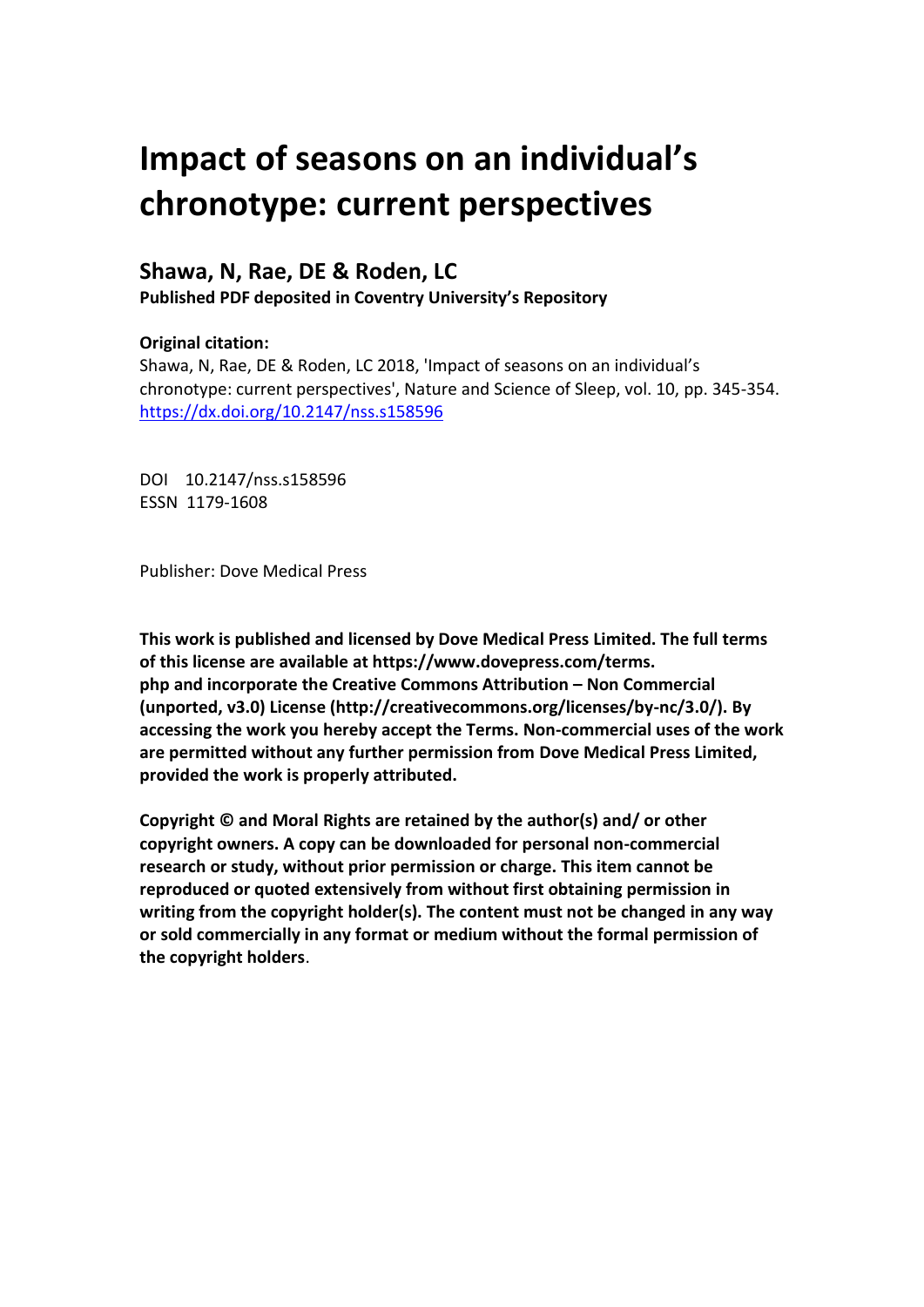#### Review

# Impact of seasons on an individual's chronotype: current perspectives

This article was published in the following Dove Press journal: Nature and Science of Sleep

#### Nyambura Shawa<sup>1</sup> Dale E Rae2 Laura C Roden<sup>1</sup>

1 Department of Molecular and Cell Biology, University of Cape Town, Cape Town, South Africa; 2 Health through Physical Activity, Lifestyle and Sport Research Centre, Department of Human Biology, Faculty of Health Sciences, University of Cape Town, Cape Town, South Africa

Correspondence: Laura C Roden Department of Molecular and Cell Biology, University of Cape Town, Private Bag Rondebosch, Cape Town 7701, South Africa Email<laura.roden@uct.ac.za>



Abstract: Diurnal preference, or chronotype, determined partly by genetics and modified by age, activity, and the environment, defines the time of day at which one feels at his/her best, when one feels sleepy, and when one would prefer to start his/her day. Chronotype affects the phase relationship of an individual's circadian clock with the environment such that morning types have earlier-phased circadian rhythms than evening types. The phases of circadian rhythms are synchronized to the environment on a daily basis, undergoing minor adjustments of phase each day. Light is the most potent time cue for phase-shifting circadian rhythms, but the timing and amount of solar irradiation vary dynamically with season, especially with increasing distance from the equator. There is evidence that chronotype is modified by seasonal change, most likely due to the changes in the light environment, but interindividual differences in photoperiod responsiveness mean that some people are more affected than others. Differences in circadian light sensitivity due to endogenous biological reasons and/or previous light history are responsible for the natural variation in photoperiod responsiveness. Modern lifestyles that include access to artificial light at night, temperature-controlled environments, and spending much less time outdoors offer a buffer to the environmental changes of the seasons and may contribute to humans becoming less responsive to seasons.

**Keywords:** diurnal preference, photoperiod, latitude, circadian photoreception

## **Chronotype**

Chronotype is often thought of simply as one's preference to wake early or late, related to one's ability to stay up late at night. However, underpinning these preferences are temporal differences in physiology based on an individual's circadian biology and the phase angle of entrainment to the external environment.<sup>1</sup> This manifests as different phases of temporal variations relative to environmental or societal time in not only sleeping patterns, but also physical performance, hormone levels, core body temperature, cognitive faculties and eating behavior.<sup> $2-4$ </sup> Thus chronotypes reflect differences in the phases of "internal" time relative to external time, rather than just self-reported preference for timing of activity and sleep. Chronotype has a genetic basis,  $5-8$  and is modified by sex, development, physical activity, and the environment.<sup>4,9–12</sup> The relevance of chronotype is apparent when we consider the current increase in the prevalence of non-communicable diseases as there is evidence to suggest that those with an evening preference are more at risk of developing obesity and type 2 diabetes mellitus.13–15 Chronotype is also an important consideration when it comes to physical or mental performance, since the timing of events or scheduling of work, school, or

Nature and Science of Sleep 2018:10 345–354

CO 18 Shawa et al. This work is published and licensed by Dove Medical Press Limited. The full terms of this license are available at https://www.dovepress.com/terms.<br> [you hereby accept the T](http://www.dovepress.com/permissions.php)erms. Non-commercial uses of th permission for commercial use of this work, please see paragraphs 4.2 and 5 of our Terms (https://www.dovepress.com/terms.php).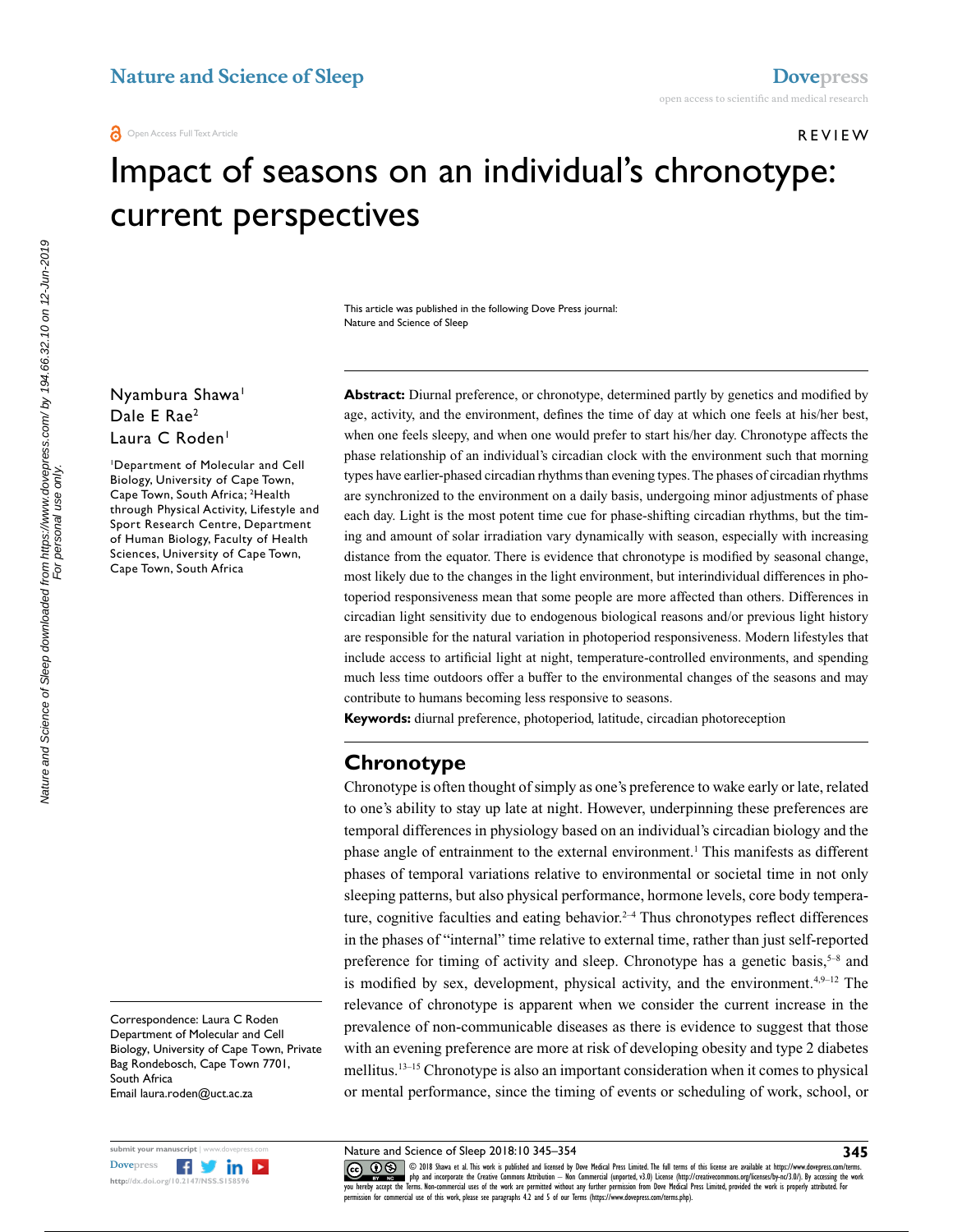examinations may favor or affect certain chronotypes.<sup>16,17</sup> Depressive symptoms and mood disorders have also been reported to associate with chronotype, $18-21$  and thus investigating modifiers of chronotype is of interest.

#### How is chronotype assessed?

Although chronotype is most easily assessed subjectively via questionnaires, the questionnaires in common use have been validated through biological measures. In 1976, Horne and Ostberg,<sup>2</sup> in a landmark publication investigating chronotype and phase of oral temperature, designed and evaluated a questionnaire called the Morningness-Eveningness Questionnaire (MEQ). The MEQ was based on a previous Swedish-language MEQ. It has 19 items, which are of Likert type, and when tallied give a score ranging from 16 to 86 that places individuals into one of the following five categories: definite evening type, moderate evening type, neither type, moderate morning type, and definite morning type. The MEQ was validated using oral temperature taken at approximately 30-minute intervals from the time of awakening until sleep time.<sup>2</sup> They observed that the individuals who scored as morning types had earlier peaks in oral temperatures than those who scored as evening types. They also observed earlier rising and sleep times in the morning types than in the evening types. The neither types were somewhere in between both in terms of the time of peak oral temperature and rising and sleep times.<sup>2</sup> There is also a reduced version that has been validated, which is quicker to complete, reliable, and shows adequate inter-item correlation and reliability.<sup>22</sup>

The Composite Scale of Morningness (CSM) came about from the extraction of questions from three morningness questionnaires.23 It is made up of 13 questions with Likerttype responses, which give an indication of individual preference for timing of different activities and the ease of waking up in the morning. It includes items from the MEQ and from the diurnal-type scale.24 The diurnal-type scale was designed to be used to determine preference for timing of activity in spite of irregular work schedules;<sup>24</sup> however, it has been used less frequently than the other instruments. The CSM total score ranges from 13 to 55 with higher scores indicating morningness. The scale ultimately places an individual into one of the following three categories: evening type, intermediate type, and morning type. The CSM score has good psychometric properties, remains stable over time, and does not change when individuals are in engaged in night- or rotating-shift work.<sup>1</sup>

Another widely used instrument to assess chronotype is the Munich ChronoType Questionnaire (MCTQ) that assesses an individual's phase of entrainment with simple questions.<sup>25</sup> The questions are about sleep and activity times including when one goes to bed, how long one needs to fall asleep, and when one wakes up. For both work and free days, the same set of questions is asked. This questionnaire has been validated, with highly significant correlations, by sleep logs and actimetry and correlates well to biochemical rhythms such as melatonin and cortisol.<sup>26</sup> In addition, the phase of entrainment determined by the MCTQ correlates well with the score produced by the MEQ.<sup>27</sup>

#### The circadian oscillator and chronotype

Chronotype is influenced by genetics due to the molecular basis of innate circadian rhythm generation. The circadian oscillator consists of interconnected transcription-translation feedback loops that involve several gene products and produces robust rhythms in various outputs with a period of close to, but not exactly, 24 hours.<sup>28</sup> These feedback loops operate like clockwork cogs in almost every cell of the body, and the rate of the oscillator is modified as required due to environmental conditions or activity levels, to maintain rhythms of close to 24 hours. The circadian oscillator generates various output rhythms with different phases and specific phase relationships to one another.28 For example, the peak of the pineal hormone melatonin usually precedes the minimum in core body temperature by  $1-2$  hours.<sup>29</sup> Both melatonin and core body temperature are used as phase markers of the endogenous circadian clock.<sup>29,30</sup>

The circadian clock can be synchronized to external time via several time cues, or zeitgebers (time-givers), the most powerful being light.31 Synchronization is achieved through zeitgeber-induced phase shifting of circadian rhythms at the molecular level.<sup>32</sup> There is a master circadian oscillator in the suprachiasmatic nuclei (SCN) in the hypothalamus, which provides both environmental and biological timing to the rest of the body.33–35 Light enters the eyes and is perceived by the retina which, apart from containing rod and cone photoreceptors, contains a small subset of intrinsically photosensitive retinal ganglion cells that project to the SCN.36 These cells express the photopigment melanopsin $37$  and are responsible for the transmission of photic cues via the retinohypothalamic tract to the SCN.<sup>38</sup> Melanopsin is most sensitive to light with a wavelength of  $480$  nm,<sup>39,40</sup> which corresponds with the previously reported wavelengths most effective in circadian phase shifting and melatonin suppression. $41,42$  These signals align the circadian oscillator to the external 24 hours light–dark cycle by causing delays or advances in the phase of rhythms. The relationship between the timing of a light pulse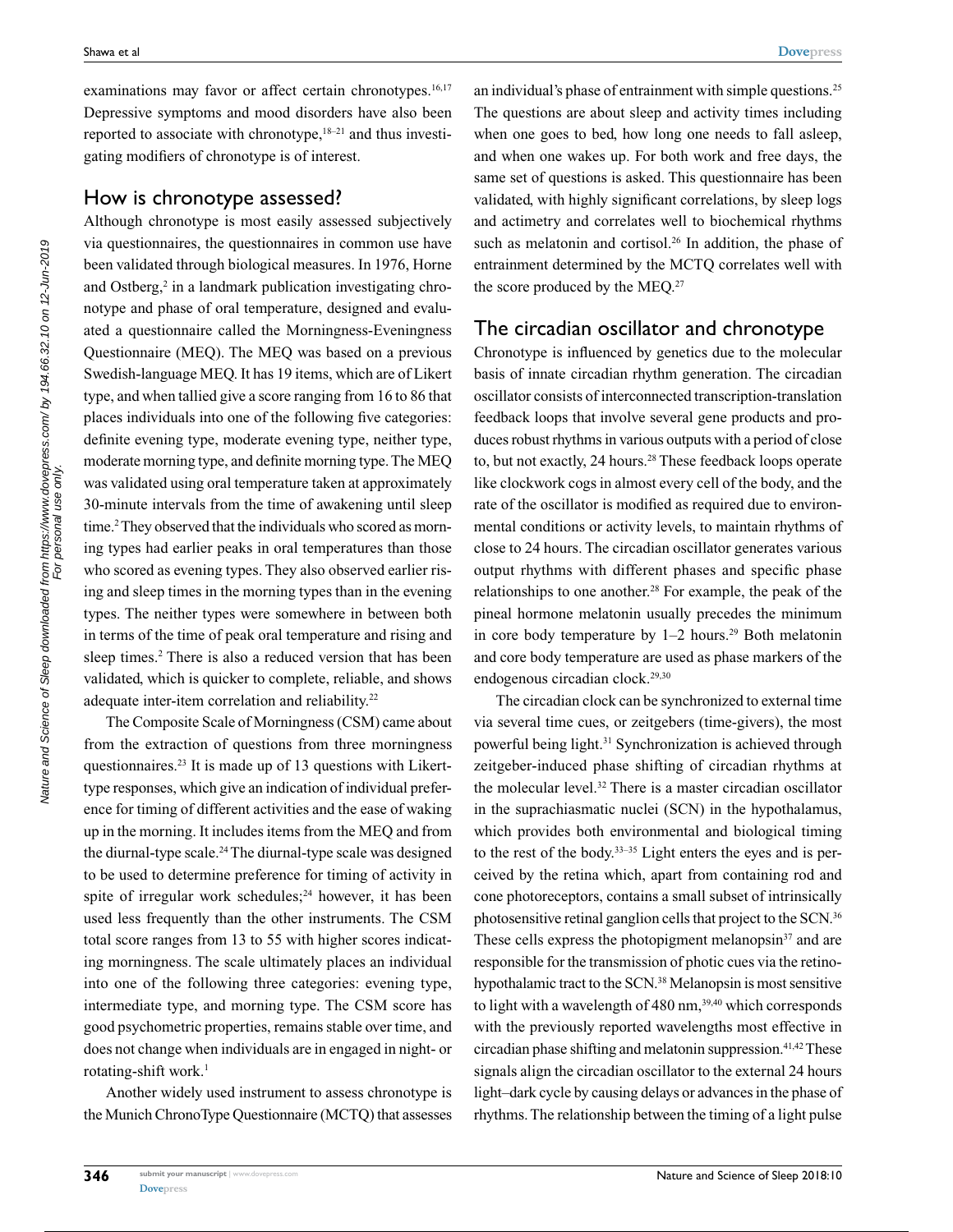and the phase shift it elicits is represented by a phase response curve (PRC), and the human PRC to light is similar to that of most diurnal species.43 Light is most effective at causing these shifts in phase during the night, with light signals early in the night (evening) causing delays in rhythms to a later hour, and signals late in the night (in the early hours of the morning) producing phase advances to an earlier hour.<sup>44,45</sup> In response to light signaling, the SCN sends synchronizing neural and hormonal signals to the clocks in the rest of the body.35 The signals synchronize the rhythms present in tissues throughout the body such that they attain a specific phase relationship with each other and the external environment.<sup>32</sup>

As there is genetic variation in humans, there are interindividual differences in the period of innate circadian rhythm as assessed by outputs such as core body temperature or melatonin rhythm. It has been found that the endogenous circadian period measured in constant routine, where periodic environmental time cues have been removed in order to assess the contribution of the circadian oscillator to the observed rhythmicity,<sup>46</sup> is shorter<sup>47</sup> and the timing of the core body temperature peak is earlier<sup>48</sup> in morning-type people than those with a preference for evening activity. Individuals with shorter periods will have earlier circadian phases of specific rhythms such as core body temperature or melatonin secretion within their sleep–wake cycles and relative to the light–dark cycle, whereas those with longer periods will have phases later within the sleep–wake cycle. Duffy et al found that morning types wake significantly later within their circadian cycle than do evening types.49 Thus, morning types had a longer interval between the timing of their circadian peaks of core body temperature and plasma melatonin and their usual wake time. The correlation between intrinsic circadian period, chronotype, and habitual awakening time suggest a circadian mechanism underlying morningness-eveningness.47

## Seasons, photoperiod, and circadian light sensitivity

The most obvious and reliable feature of seasons is the change in daylength or photoperiod with shorter photoperiods during winter months and longer photoperiods during summer.<sup>50</sup> The differences are most dramatic with increasing distance from the equator (latitude) and are most extreme inside the Arctic and Antarctic circles, where the sun is entirely absent for part of winter, and always present during parts of the summer.<sup>50</sup> The duration of daily exposure to bright light (>1000 lux) is longer in summer than in winter and, as one might expect, has been shown to alter many circadian-related biological processes. For example, Hébert et al noted that the phase of

the sleep–wake cycle was earlier in summer than in winter for people living at  $45^{\circ}31'N$ .<sup>51</sup> Wehr found that sleep duration was longer in winter than in summer photoperiods in a small study involving eight male participants and that the longer sleep was associated with longer duration of melatonin secretion.52 Wehr et al explored the photoperiod responsiveness in a group of 15 adults (one female), measuring melatonin, prolactin, cortisol, growth hormone, and core body temperature in long and short photoperiods in the laboratory.<sup>53</sup> Although there was variability in responsiveness, sleep was extended in short photoperiods in most participants (12 of 15). The electroencephalogram-measured sleep showed a bimodal pattern with a period of quiet wakefulness in the longer nights.<sup>53</sup> There was also some variability in melatonin photoperiod responsiveness, with some participants having increased sleep duration without altering melatonin secretion and others displaying increased duration of melatonin secretion without an increase in sleep duration. Interestingly, the participants felt less fatigued, happier, and more energetic in the shorter photoperiods.<sup>53</sup>

In experiments carried out in natural seasons at  $50^{\circ}$  N, studies by Illnerová's group showed that melatonin secretion was of shorter duration and that off-set was phase-advanced in summer compared to winter in adolescents and adults.<sup>54,55</sup> However, when Illnerova et al investigated the time taken to adjust to a change in photoperiod in an experiment carried out during natural summer and a simulated winter photoperiod at 50° N, they found that the melatonin secretion was longer with the on-set phased earlier in the shorter photoperiod, and the adjustment happened on the first night of exposure to a short photoperiod.<sup>56</sup> They suggested that the advance observed in the shorter photoperiod may have been due to the removal of phase-delaying evening light.<sup>56</sup> Peak plasma melatonin concentrations measured in a group of Swedish office workers were lower in summer than in winter, but no seasonal difference was detected in the timing of the melatonin peak.<sup>57</sup> In a year-round study of field workers in Antarctica  $(77° S)$ who undertook rotating shift-work, the sleep–wake rhythm was set by their work schedule, but the phase of plasma melatonin and core body temperature rhythms were affected by the photoperiod, with phase advances in summer and delays in winter.58 One possible explanation for the observation of a photoperiod circadian phase association in the Antarctic study but not the Swedish study may be that the participants in the Antarctic study worked outdoors and were thus exposed to the changing environmental conditions, whereas the indoor work environment conditions of the Swedish office workers would not change as dramatically. Taken together, it appears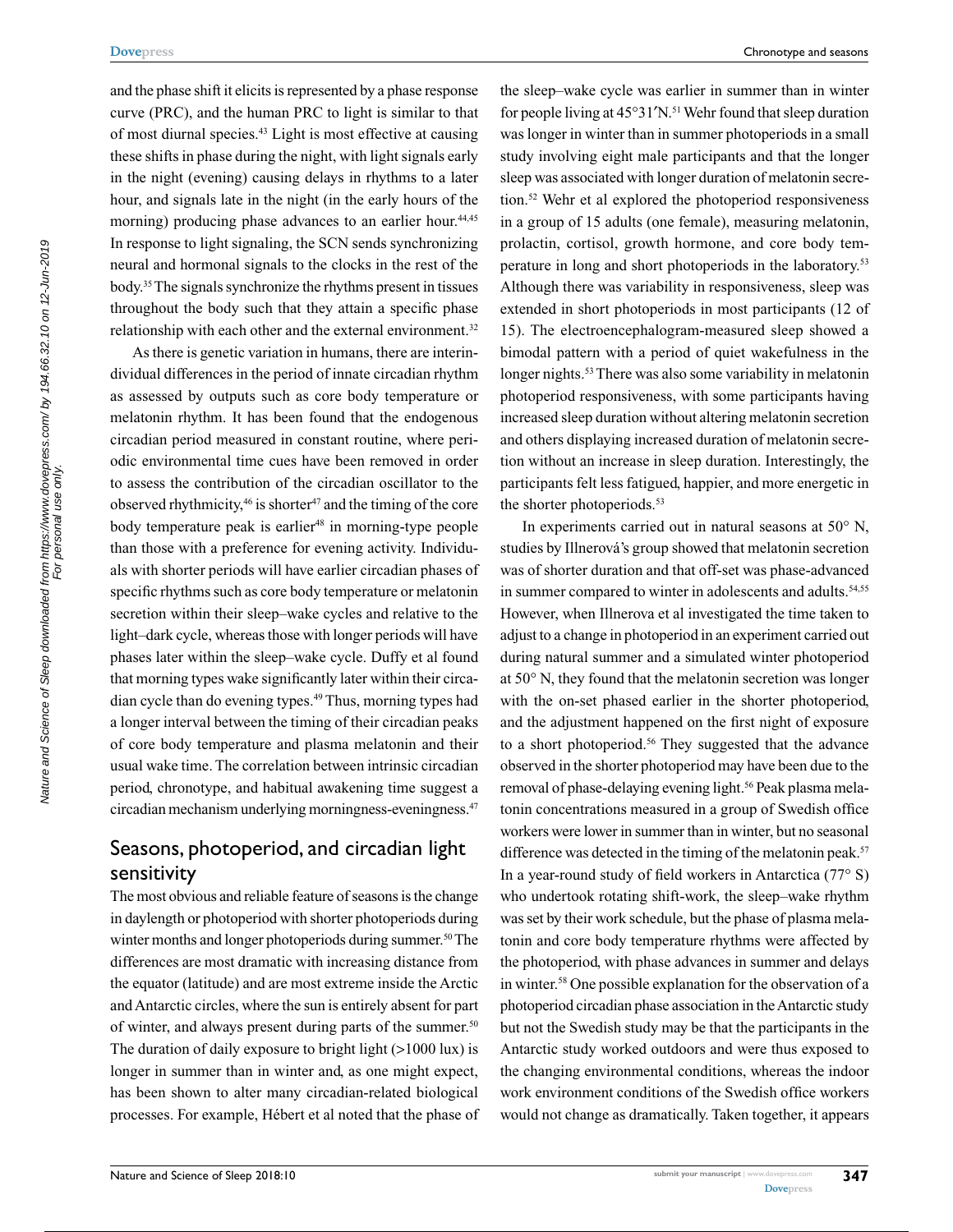that exposure to natural light with the change in seasons has an effect on the circadian physiology of an individual.

Besides light abundance, the spectral composition of light is also important since our circadian system is more sensitive to shorter wavelength (blue) light than longer wavelength light, $39-42$  which has been shown to vary with seasons.  $57,59$ A UK-based study using wrist-worn light meters observed that not only was total light exposure lower in winter than in summer, but also daily blue light exposure in summer was almost double than that in winter.<sup>59</sup> Similar findings were made in Sweden<sup>57</sup> with wrist- and chest-worn light sensors. The seasonal differences in abundance and composition of light exposure were most pronounced during the evening hours,<sup>57,59</sup> when light exposure would be expected to induce phase delays in the circadian system.31 These differences in light exposure would affect the phase of entrainment of the circadian clock differently in summer compared to winter and thus potentially affect chronotype in a seasonal manner.

In addition to changes in the light environment with seasons, inherent differences in light sensitivity, due to environment or genetic variations, may also alter phase responsiveness and thus affect chronotype. Eye color and photoresponsiveness of the melanopsin-signaling system have been shown to alter circadian light sensitivity<sup>60</sup> and associate with chronotype.<sup>61</sup> Light-induced suppression of melatonin was greater in Caucasians with light-colored eyes than in Asians with dark-colored eyes,<sup>60</sup> indicating that differences in circadian light sensitivity are caused in part by differences in eye pigmentation. A correlation was observed between the melanopsin-mediated pupillary response to blue light and sleep timing based on the MCTQ, sleep diary, and actigraphy, where those with later mid-points of sleep were the most responsive to blue light.<sup>61</sup> Although no causal relationship was explored in the study, it seems that circadian light sensitivity is associated with habitual sleep timing and chronotype.

Sensitivity to light has been demonstrated to have a seasonal basis in animals and humans, especially those who suffer from Seasonal Affective Disorder (SAD) or winter depression.62–64 Studies have demonstrated that prior light exposure modifies the sensitivity of the human circadian system to light,<sup>65,66</sup> which partly accounts for seasonal differences in circadian light sensitivity.67 For example, Hébert et al demonstrated that the magnitude of the suppression of melatonin was greater in individuals exposed to dim light prior to a saturating light pulse than those with prior exposure to bright light.<sup>65</sup> It was later demonstrated that this light history–altered sensitivity affected the phase shifting response of

the clock to light.68 In a study carried out in northern Japan, where the photoperiod is approximately 15 hours in summer and 9 hours in winter, Higuchi et al found that the magnitude of light-induced melatonin suppression was greater in winter than in summer.<sup>67</sup>

Intrinsic circadian period (tau) may also have a bearing on the timing of circadian light sensitivity, that is, the phase responsiveness to light. Smith et al reported a significantly shorter tau in African Americans in comparison to Caucasians and Asians.<sup>69</sup> They also reported that when African American participants were exposed to a phase-delaying protocol that included an evening light pulse, they had smaller phase delays in comparison to Caucasian participants. Therefore, this shorter tau may result in less sensitivity to phase-delaying evening light of later sunsets typical of latitudes more than 23.5° away from the equator. It has been proposed that selection for a longer circadian period after early humans migrated out of Africa was adaptive for entrainment to the greater photoperiod changes with seasons at higher latitudes.<sup>70</sup>

Some gene variants have been found that modulate circadian light sensitivity and affect sleep and or seasonal depression. A length polymorphism in a circadian-clock associated gene, *PERIOD3* (*PER3*), has been associated with chronotype $71,72$  and blue-light sensitivity for melatonin suppression.<sup>73</sup> Those who are homozygous for the shorter *PER3<sup>4</sup>* allele are more likely to be evening types<sup>71</sup> and are less sensitive to end-of-day blue light–induced suppression of melatonin73 than those who are homozygous for the longer *PER3<sup>5</sup>* allele associated with morningness.<sup>72</sup> This is in apparent contradiction with the hypothesis that morning types who tend to have a shorter tau are less sensitive to the phasedelaying effects of evening light.69,70 However, it should be noted that in the study by Chellappa et al<sup>73</sup> participants with extreme chronotypes were excluded and tau was not assessed, and the association of the *PER35* allele with morningness has not been found in all studies.<sup>74-76</sup> Polymorphisms in the clock-associated *PER2* gene have been found that account for variation in the magnitude of light-induced melatonin suppression.77 Interestingly, the ancestral *PER2* haplotype (a particular combination of the single nucleotide polymorphism [SNP] rs4663302, rs147573126, rs190386281, rs142175638, rs11894535, and rs934945 variants within the *PER2* gene) conferred low light sensitivity and was more frequently found inside Africa than outside Africa, and there was more diversity in *PER2* variants in non-African populations than in African populations.77 Cruciani et al analyzed variations in a 7.7 kb region of the *PER2* locus in individuals from five continents.78 While they found no evidence of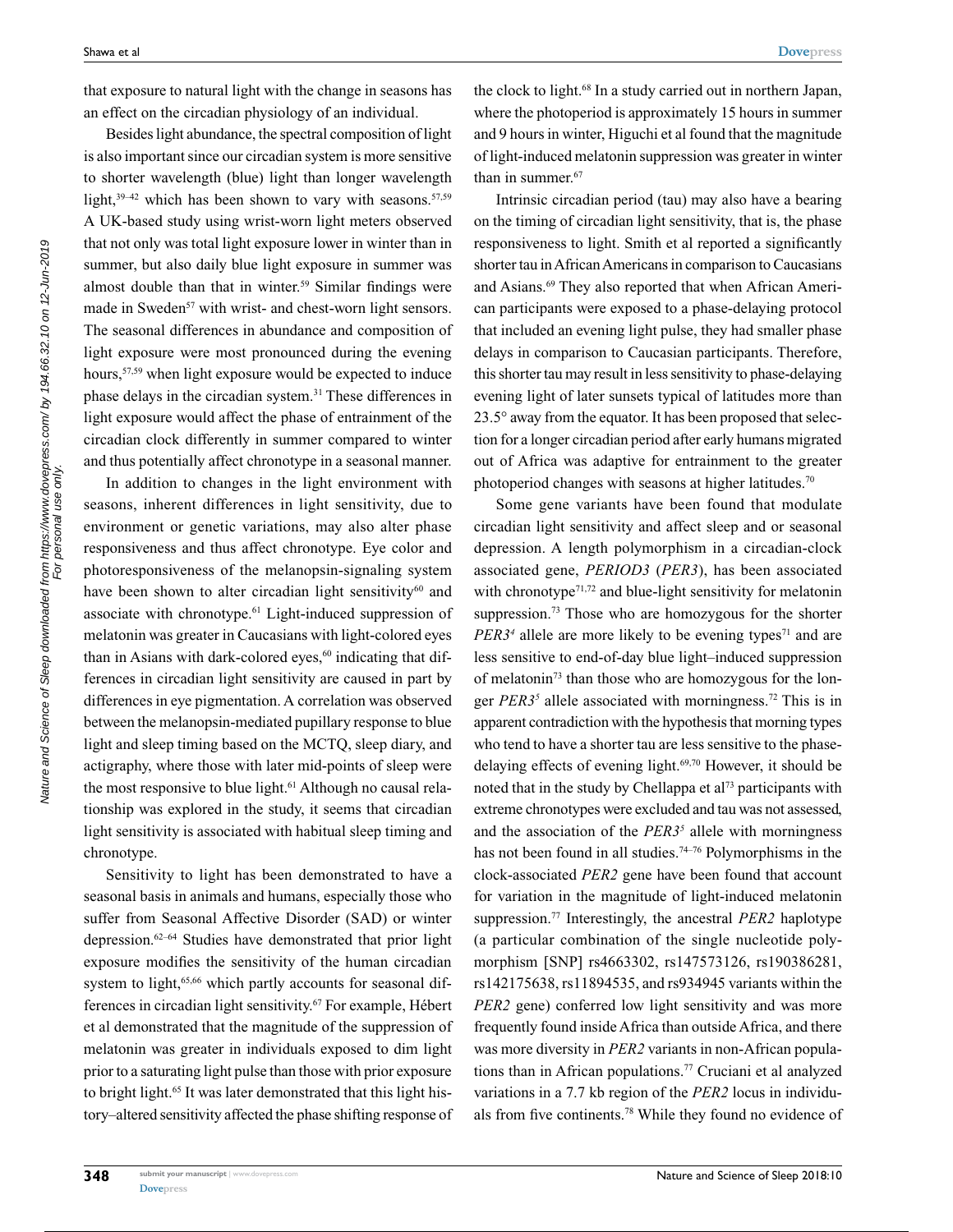latitudinal selection at the locus, they did find distinct genetic differences between Africans and non-Africans and selection signals suggesting strong geographical natural selection. The interpopulation genetic differentiation suggested that the differentiation of the *PER2* locus and selection occurred after the out-of-Africa migration to areas with greater seasonal variation in photoperiod.78

A variant (rs2675703; P10L) in the melanopsin gene (*OPN4*) has been found at a higher frequency in patients with SAD.<sup>79</sup> In healthy participants, the same variant was associated with earlier bedtimes on shorter days and later bedtimes on longer days.80 Participants who were homozygous for the P10L TT variant showed photoperiod responsiveness in terms of bedtimes and chronotype: they had earlier bedtimes and greater morning preferences when assessed in short days, and later bedtimes and more eveningness when assessed in long days.<sup>80</sup> None of the other P10L genotypes showed the photoperiod-dependent change in chronotype.80 Lee et al demonstrated that the rs1079610 SNP in *OPN4*, previously functionally associated with pupillary light reflex and light sensitivity, $81$  was associated with habitual sleep timing in Japanese university students.<sup>82</sup> While students of all three genotypes of this SNP had relatively low MEQ scores, those who were homozygous CC had significantly later bedtimes and midpoints of sleep.82

These and other genetic or ancestry-specific differences affecting circadian light perception may account for interindividual differences in responsiveness to changes in photoperiod. However, it seems unlikely that within populations there are photoperiod-sensitive and -insensitive people.<sup>83</sup> It is more likely, as proposed by Roenneberg, that some people are more sensitive while others are less sensitive to photoperiod.84 Further modulating our responsiveness is the variation in individual's exposure to the outdoors and seasons. As human populations become more industrialized and live increasingly in urban environments with artificial light at night, heating and cooling in homes and work spaces, combined with increasing time spent indoors and fewer outdoor occupations, we are less exposed to natural seasons. Seasonal birth rhythms have dampened, losing their correlation first with photoperiod and then with ambient temperature due to industrialization.<sup>85</sup> Sleep timing and duration in pre-industrial populations, such as the Southern African Sān people, show seasonal variation with shorter duration and delayed sleep timing in summer.<sup>86</sup> Access to electricity, and thus light at night, resulted in delayed sleep timing in an African community undergoing transition to urbanization relative to a neighboring village without electricity.<sup>87</sup> Both

communities in the Beale et al study had exposure to bright sunlight in the mornings and during the day.<sup>87</sup> Industrialized populations with reduced early morning natural light exposure and artificial light at night have later and shorter sleep durations.<sup>88</sup> When exposed to the natural light–dark cycle, for example when camping, participants showed photoperiod responsiveness with earlier sleep onset and longer sleep in winter than in summer.<sup>89</sup> Thus, natural and artificial factors may modulate chronotype and the seasonal effects on chronotype assessed in populations.

#### Chronotype and latitude

As seasonal variation in photoperiod is greatest further from the equator, one might expect circadian entrainment and chronotype to be affected by latitude. Leocadio-Miguel et al assessed chronotype using the MEQ in a countrywide sample of the Brazilian population  $(n=12,884)$ .<sup>90</sup> Information concerning gender, city of residence, age, and work/study routines was also collected from participants. The landmass of Brazil ranges from latitude 05°16′ N to 33°45′ S and longitude 34°47′ W to 73°59′ W, but most of the population live in the same time zone with the highest density at, or around, the coast. The study chose participants living between  $0^{\circ}$  and 32°33′ S and a longitude range from 34°50′ W to 57°05′ W, which is the time zone UTC/GMT –3. The season at the time participants took part was recorded and was accounted for as a cofactor in the analyses. The authors reported that the annual average solar irradiation exerts a systematic effect on MEQ score even after controlling for age, longitude, and sex. They found that the further away the population is from the equator, ie, where they would experience lower mean irradiation levels, the more significant the shift of chronotype distribution toward later chronotypes.<sup>90</sup> They attributed this in part to more light in the evenings in summer as the latitude increases, resulting in light exposure occurring when the human phase response to light is sensitive to delays. Concomitantly, they reasoned that the later sunrise during winter as the latitude increases and low levels of solar irradiance reduce exposure to light during a phase sensitive to phase advances.

An earlier study $91$  also reported an increased tendency toward late chronotype at higher latitudes. In a comparison between cities that are approximately 4.5° apart (Syktyvkar: 61.4° N; Inta: 66.0° N), a significant increase in evening typology among 13- to 17-year-olds was observed in the city of Inta. Randler carried out an investigation of chronotype in adolescents in 17 countries, which revealed a significant association with both latitude and longitude.<sup>92</sup> Participants were divided into tropics, subtropics, and temperate zones;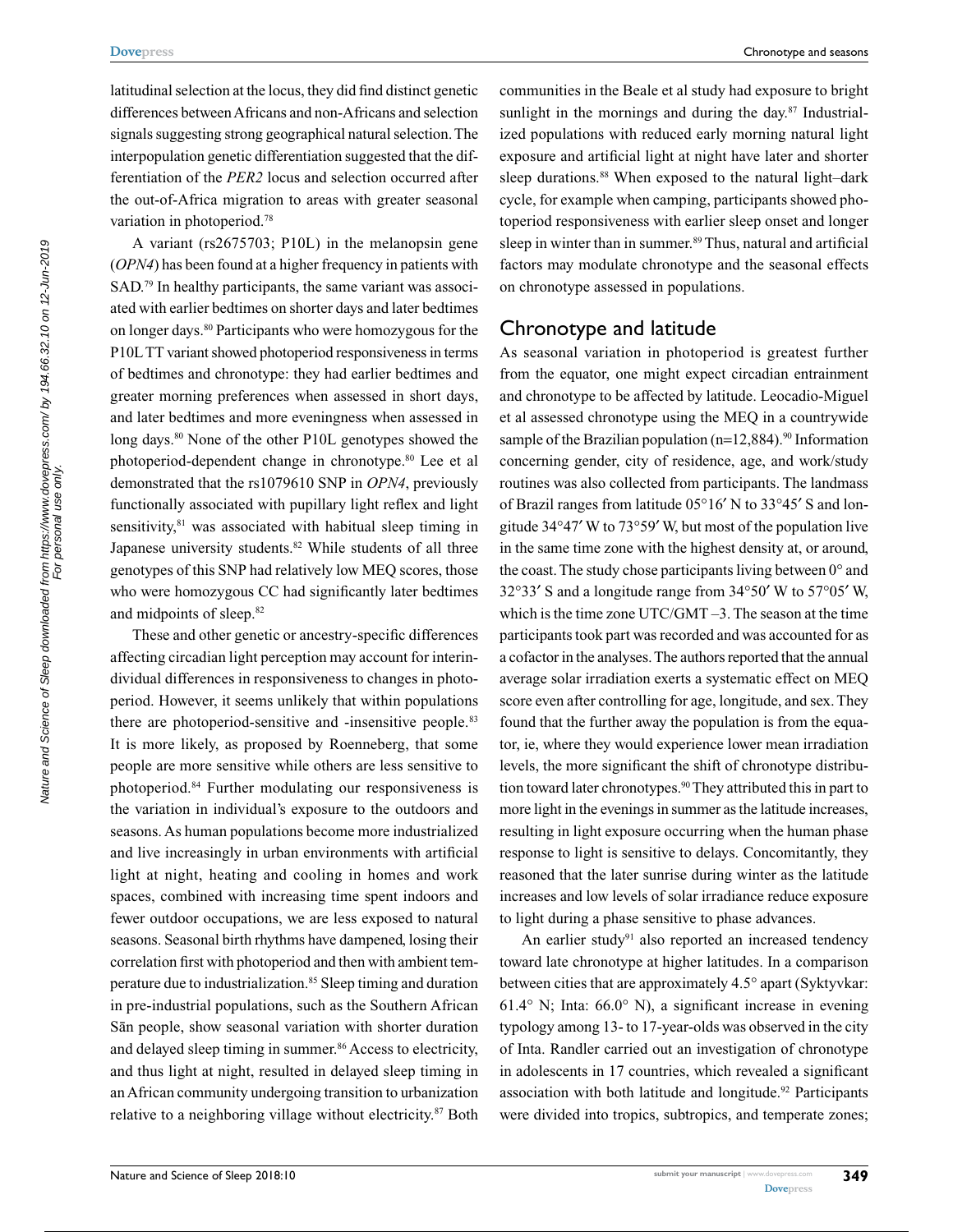individuals in the subtropics were the latest chronotypes while individuals in the tropics were the earliest chronotypes. The authors also observed that within the central Europe time zone, there was more morning orientation toward the North and the East.<sup>92</sup> In a study conducted in a region of northern Russia ranging in latitude from 59.5° N to 67.6° N, it was observed that each 8° increment in latitude resulted in the midpoint of sleep being delayed by 1 hour.<sup>93</sup> Latitude accounted for almost 42% of variability in chronotype and was most marked in those living in rural rather than urban environments.<sup>93</sup>

## Photoperiod at birth, season, and chronotype

There is a hypothesis which proposes that the duration of daylight following birth sets the internal clock and this is the basis of the effect of season-of-birth on chronotype in adulthood. 94.95 An imprinting-like phenomenon may occur during a "sensitive phase" during the 3 months after birth, a significant period of time during which an individual's sleep–wake cycle is being developed, and the photoperiods in the weeks following birth have an influence on chronotype.94 Individuals born during long or lengthening photoperiods (summer or spring) would set their internal clock with longer days in comparison to those born during the shorter or shortening photoperiods characteristic of winter or autumn.

A study of adolescents born between July 1993 and July 1999 in adjacent German regions at 49° N took photoperiodat-birth (PAB) into consideration when assessing chronotype using the CSM.96 Individuals born when photoperiod was increasing (spring) were more evening-oriented and had later midpoints of sleep than those born when photoperiod was decreasing (autumn), who were more morning-oriented. As these differences were detectable only when comparing increasing vs decreasing photoperiod groups, and when a quadratic or cosine function was applied to the data, the authors suggested that this implied that the effect of PAB on chronotype was small.<sup>96</sup> However, it is possible that grouping individuals by season of birth may be masking the effect of PAB on chronotype as photoperiod varies even within a season.

Mongrain et al used the MEQ to determine chronotype in 1,591 (1102 women) young adults aged 17–35 years in Montreal, Canada (45°31′ N) with data collection taking place over a period of 4 years.<sup>95</sup> Photoperiod for each individual's date-of-birth was estimated using photoperiod for Montreal City, and four categories of photoperiod length (8–10, 10–12, 12–14, 14–16 hour) were used in the analyses.95 While the exact place of birth was not asked for in the questionnaire, approximately 95% of participants were from the province of Quebec where the study was conducted. Participants born during autumn with a photoperiod of 8–10 hour had higher MEQ scores (ie, tended more toward morningness) than participants born during spring with either 12–14 hour or 14–16 hour photoperiods. Interestingly the MEQ scores of participants born in summer or winter were not different.<sup>95</sup> A limitation in this study is that season during which the questionnaire was completed was not taken into consideration.

One study compared the association between season-ofbirth and chronotype between a population in the southern hemisphere (Rockhampton, Australia, 22° S; n=757) with one in the northern hemisphere (Bologna, Italy, 41° N; n=997).<sup>94</sup> CSM scores were higher in Australian participants in comparison to Italian participants, and females reported higher CSM scores in both Italy and Australia.<sup>94</sup> Despite the difference in magnitude of CSM scores between the two study sites, which may be due in part to latitude or cultural differences (eg, Italians take a mid-afternoon rest, or "risposo," which is not common in Australia), the association of season-of-birth and chronotype was similar. In the Northern hemisphere, morningness was linked with winter and autumn births (September to March), while eveningness was more frequent in those born in spring and summer (March to September). In the Southern hemisphere, the pattern was similar as those born from March to September (winter and autumn) were more frequently morning types, whereas those born from September to March (spring and summer) were linked with eveningness.94 Three limitations to this study, however, are that there was a difference in latitude between the northern and southern hemisphere cities, city of birth was not recorded and thus the season-of-birth was assumed, and the time of year the CSM was completed was not taken into consideration. However, similar observations were made in young Italian and Spanish populations: 899 Italian (651 female) and 685 Spanish (518 female), age ranged from 18–34 years.<sup>97</sup> Males born between October and March (colder months) were more morning-orientated than those born between April and September (warmer months); this was not found among female participants.

Collectively these studies suggest at least some role for PAB in determining adolescent and young adult chronotypes. It seems that latitude is responsible for part of the variation in effect size. For example, Borisenkov et al measured chronotype in 1,172 children and teenagers (609 girls) aged 11–18 years from nine locations, within northern Russia, ranging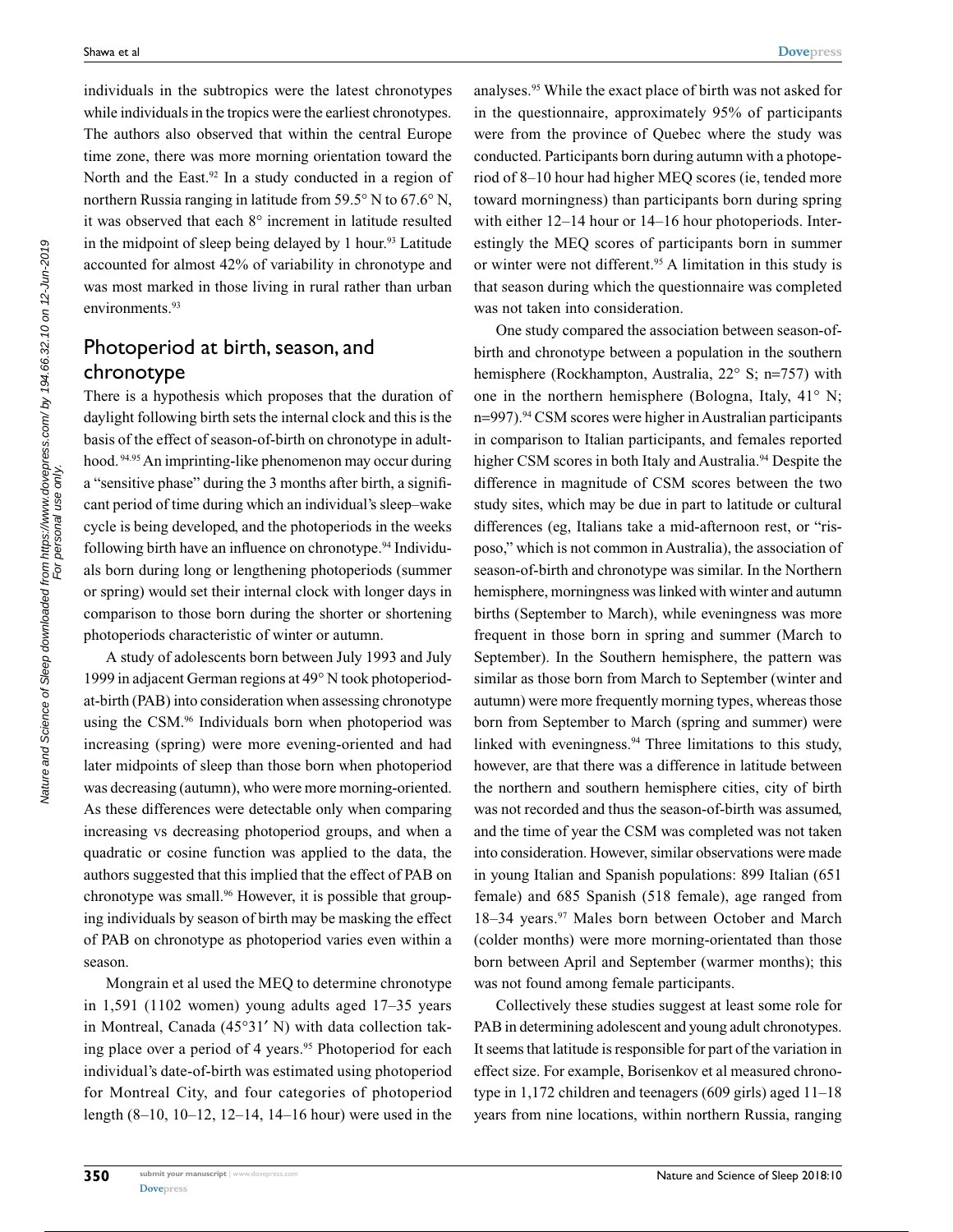in latitude from 59.5 $\degree$  N to 67.6 $\degree$  N.<sup>93</sup> They observed that individuals born north of the Arctic circle 66.5° N at polar day (summer solstice, sunrise: 00:00 hours) or polar night (winter solstice, sunrise: 12:00 hours) had later chronotypes than individuals born in other seasons.<sup>93</sup> They suggested that time of sunrise, sunset and daylength at birth had a significant impact on chronotype,<sup>93</sup> factors all determined by both latitude and longitude which have also been shown to affect chronotype.<sup>90,98,99</sup>

#### Chronotype and seasonal daylight saving

Many countries in higher latitudes adopt a daylightsaving time (DST), where the societal clock is adjusted by 1 hour, advancing in spring and delaying in autumn. Some studies have assessed the impact of DST on clock entrainment.<sup>100,101</sup> In a large study of 55,000 participants from Germany, Italy, Switzerland, France, Slovakia, the Netherlands, and Luxembourg, Kantermann et al found chronotype-dependent differences in adjustments to DST, especially after the spring time change when clocks are advanced by an hour.100 Those who were classified as morning types using the MCTQ adjusted more readily to the DST than those who were evening types, who had still failed to re-entrain (adjust their mid-point of sleep on free days or center of gravity of activity) within 3 weeks of the time transition.<sup>100</sup>

A later study also demonstrated that seasonal adaptation in central Europeans was disrupted during the annual transition to DST.<sup>101</sup> Populations from Estonia (57° N to 59° N), Scotland (59° N), Germany (48° N), and Croatia (42° N) were studied to identify seasonal differences in sleep timing and chronotype during the observance of DST and standard time zone  $(SZT)$ .<sup>101</sup> A total of 9,765 participants had their sleep times and chronotype assessed with the MCTQ from 2007 to 2009. Subgroups of each of the populations were assessed either during DST or SZT. Mean chronotype was found to be significantly later during SZT in comparison to the DST in a subgroup of the Estonian population as well as in the German population. They observed no differences in chronotype between SZT and DST in the population from Scotland. As individuals are required to wake up 1 hour earlier during DST and are exposed to longer photoperiods (especially in northern regions), later chronotypes assessed during DST had slightly earlier midpoints of sleep than in the rest of the year and had more irregular sleep times from work to free days. Sleep duration and mid-sleep were analyzed in one of the Estonian subgroups throughout the year, as they

experienced the longest day length at summer solstice. It was noted that within this subgroup, those with earlier chronotypes had similar sleep durations and mid-points of sleep throughout the year during periods of both SZT and DST. However, those with later chronotypes showed significant variation in sleep duration during DST. They further observed that with increasing photoperiod from the DST transition in spring to the end of summer, the mean chronotype in Estonia was earlier relative to periods with shorter daylength, from September to February. This implies that assessment of internal time during the DST period may be less reliable than during SZT. The authors concluded that the variation in chronotype across the year was mostly dependent on age, sex, and season of assessment, with season of assessment having the greatest influence.<sup>101</sup>

### **Conclusion**

Seasonal plasticity of chronotype must confer an adaptive advantage, allowing humans to maximize sleep and activity periods according to the environment. As some humans occupy areas of the planet that experience great variations in light environments, they have evolved mechanisms to ensure circadian entrainment even at low light levels and of varying spectral composition. *PER2* gene variants that confer greater circadian light sensitivity have arisen since modern humans migrated from Africa.77 Genetic variation in *PER2*, *OPN4,* and *PER3*, as well as differences in eye pigmentation, and endogenous circadian period lead to differences in individual anticipation and responsiveness to seasonal change, and seasonality in humans. Many of these variations are related to geographical area of origin and thus may have had an adaptive advantage for the seasonal variations in those regions. For example, having a longer endogenous period may be in part responsible for the trend observed toward a later chronotype as latitude increases $91,92$  as this may confer the ability to adapt to extremes in seasonal variation.

## **Acknowledgments**

The work in LCR's lab is funded by grants from the South African National Research Foundation (NRF; IFR180116305742) and the University of cape Town Research Committee (URC).

## **Disclosure**

NS is the recipient of Organisation for Women in Science for the Developing World (OWSD) Postgraduate Fellowship and a University of Cape Town (UCT) Science Faculty PhD Fellowship. The authors report no other conflicts of interest in this work.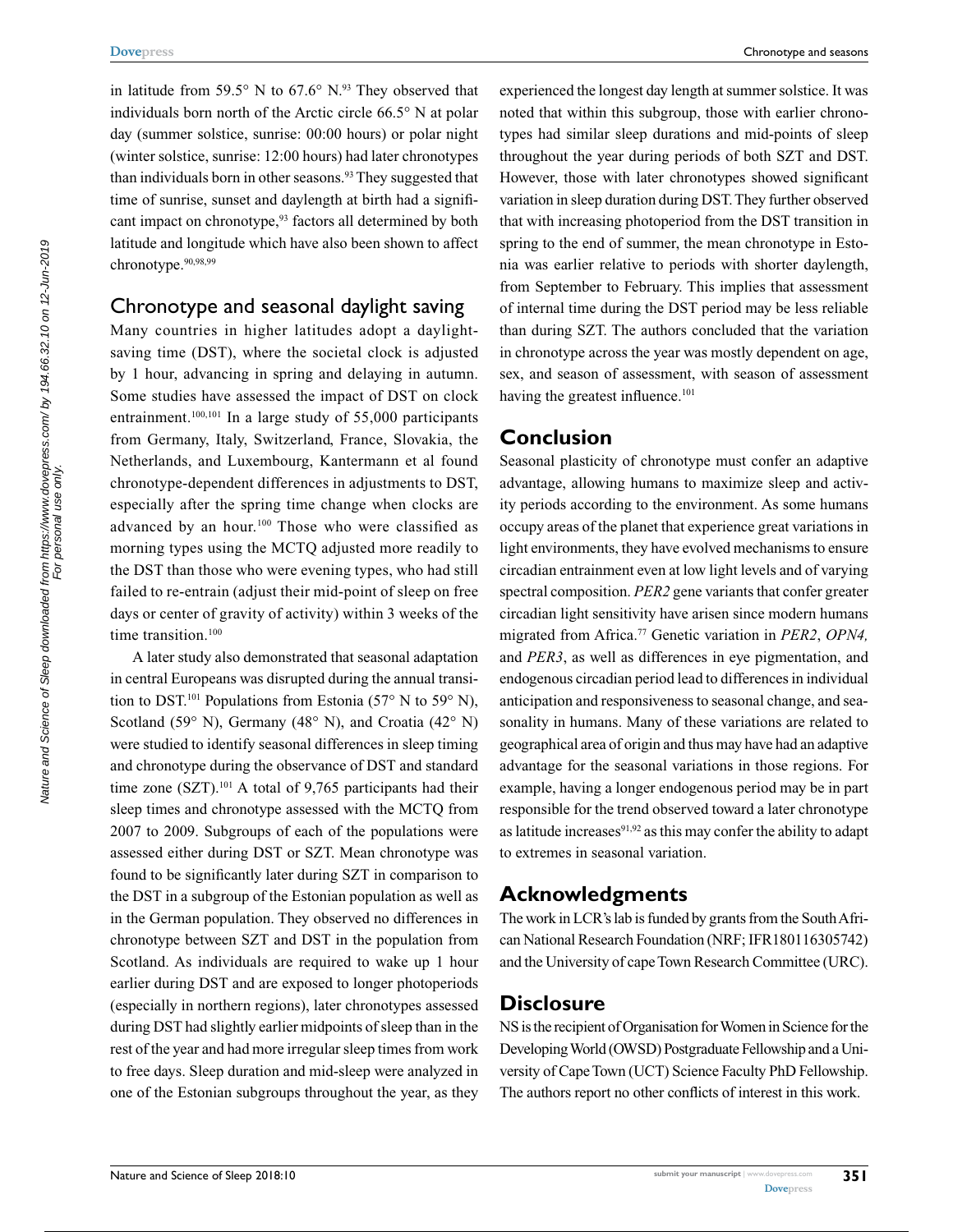#### **References**

- 1. Levandovski R, Sasso E, Hidalgo MP. Chronotype: a review of the advances, limits and applicability of the main instruments used in the literature to assess human phenotype. *Trends Psychiatry Psychother*. 2013;35(1):3–11.
- 2. Horne JA, Östberg O. A self-assessment questionnaire to determine morningness-eveningness in human circadian rhythms. *Int J Chronobiol*. 1976;4:97–110.
- 3. Goel N, Basner M, Rao H, Dinges DF. Circadian rhythms, sleep deprivation, and human performance. *Prog Mol Biol Transl Sci*. 2013;119: 155–190.
- 4. Vitale JA, Roveda E, Montaruli A, et al. Chronotype influences activity circadian rhythm and sleep: differences in sleep quality between weekdays and weekend. *Chronobiol Int*. 2015;32(3):405–415.
- 5. Barclay NL, Eley TC, Buysse DJ, Archer SN, Gregory AM, et al. Diurnal preference and sleep quality: same genes? A study of young adult twins. *Chronobiol Int*. 2010;27(2):278–296.
- 6. Koskenvuo M, Hublin C, Partinen M, Heikkilä K, Kaprio J, et al. Heritability of diurnal type: a nationwide study of 8753 adult twin pairs. *J Sleep Res*. 2007;16(2):156–162.
- 7. Vink JM, Groot AS, Kerkhof GA, Boomsma DI. Genetic analysis of morningness and eveningness. *Chronobiol Int*. 2001;18(5):809–822.
- 8. von Schantz M, Taporoski TP, Horimoto ARVR, et al. Distribution and heritability of diurnal preference (chronotype) in a rural Brazilian family-based cohort, the Baependi study. *Sci Rep*. 2015;5(1):1–6.
- 9. Adan A, Natale V. Gender differences in morningness-eveningness preference. *Chronobiol Int*. 2002;19(4):709–720.
- 10. Kunorozva L, Rae DE, Roden LC. Chronotype distribution in professional rugby players: Evidence for the environment hypothesis? *Chronobiol Int*. 2017;34(6):762–772.
- 11. Urbán R, Magyaródi T, Rigó A. Morningness-eveningness, chronotypes and health-impairing behaviors in adolescents. *Chronobiol Int*. 2011;28(3):238–247.
- 12. Vitale JA, Bonato M, Galasso L, et al. Sleep quality and high intensity interval training at two different times of day: A crossover study on the influence of the chronotype in male collegiate soccer players. *Chronobiol Int*. 2017;34(2):260–268.
- 13. Lucassen EA, Zhao X, et al. Sleep Extension Study Group, et al. Evening chronotype is associated with changes in eating behavior, more sleep apnea, and increased stress hormones in short sleeping obese individuals. *PLoS One*. 2013;8(3):e56519.
- 14. Ruiz-Lozano T, Vidal J, de Hollanda A, Canteras M, Garaulet M, Izquierdo-Pulido M. Evening chronotype associates with obesity in severely obese subjects: interaction with CLOCK 3111T/C. *Int J Obes*. 2016;40(10):1550–1557.
- 15. Yu JH, Yun CH, Ahn JH, et al. Evening chronotype is associated with metabolic disorders and body composition in middle-aged adults. *J Clin Endocrinol Metab*. 2015;100(4):1494–1502.
- 16. Rae DE, Stephenson KJ, Roden LC. Factors to consider when assessing diurnal variation in sports performance: the influence of chronotype and habitual training time-of-day. *Eur J Appl Physiol*. 2015;115(6):1339–1349.
- 17. Roenneberg T, Wirz-Justice A, Merrow M. Life between Clocks: Daily Temporal Patterns of Human Chronotypes. *J Biol Rhythms*. 2003;18(1):80–90.
- 18. Jeong Jeong H, Moon E, Min Park J, Jeong HJ, Park JM, et al. The relationship between chronotype and mood fluctuation in the general population. *Psychiatry Res*. 2015;229(3):867–871.
- 19. Gaspar-Barba E, Calati R, Cruz-Fuentes CS, et al. Depressive symptomatology is influenced by chronotypes. *J Affect Disord*. 2009;119(1-3):100–106.
- 20. Levandovski R, Dantas G, Fernandes LC, et al. Depression scores associate with chronotype and social jetlag in a rural population. *Chronobiol Int*. 2011;00(0):1–8.
- 21. Ahn YM, Chang J, Joo YH, et al. Chronotype distribution in bipolar I disorder and schizophrenia in a Korean sample. *Bipolar Disord*. 2008;10(2):271–275.
- 22. Adan A, Almirall H, Horne AH. Horne & Östberg morningness-eveningness questionnaire: A reduced scale. *Pers Individ Dif*. 1991;12(3): 241–253.
- 23. Smith CS, Reilly C, Midkiff K. Evaluation of three circadian rhythm questionnaires with suggestions for an improved measure of morningness. *J Appl Psychol*. 1989;74(5):728–738.
- 24. Torsvall L, Åkerstedt T. A diurnal type scale. Construction, consistency and validation in shift work. *Scand J Work Environ Health*. 1980;6(4):283–290.
- 26. Roenneberg T, Kuehnle T, Juda M, et al. Epidemiology of the human circadian clock. *Sleep Med Rev*. 2007;11(6):429–438.
- 27. Roenneberg T, Merrow M. Entrainment of the human circadian clock. *Cold Spring Harb Symp Quant Biol*. 2007;72(1):293–299.
- 28. Takahashi JS. Transcriptional architecture of the mammalian circadian clock. *Nat Rev Genet*. 2017;18(3):164–179.
- 29. Shanahan TL, Czeisler CA. Light exposure induces equivalent phase shifts of the endogenous circadian rhythms of circulating plasma melatonin and core body temperature in men. *J Clin Endocrinol Metab*. 1991;73(2):227–235.
- 30. Lewy AJ, Bauer VK, Ahmed S, et al. The human phase response curve (PRC) to melatonin is about 12 hours out of phase with the PRC to light. *Chronobiol Int*. 1998;15(1):71–83.
- 31. Czeisler CA, Kronauer RE, Allan JS, et al. Bright light induction of strong (type 0) resetting of the human circadian pacemaker. *Science*. 1989;244(4910):1328–1333.
- 32. Roenneberg T, Daan S, Merrow M. The art of entrainment. *J Biol Rhythms*. 2003;18(3):183–194.
- 33. Ralph MR, Foster RG, Davis FC, Menaker M. Transplanted suprachiasmatic nucleus determines circadian period. *Science*. 1990;247(4945):975–978.
- 34. Yoo SH, Yamazaki S, Lowrey PL, et al. PERIOD2::LUCIFERASE real-time reporting of circadian dynamics reveals persistent circadian oscillations in mouse peripheral tissues. *Proc Natl Acad Sci U S A*. 2004;101(15):5339–5346.
- 35. Mohawk JA, Green CB, Takahashi JS. Central and peripheral circadian clocks in mammals. *Annu Rev Neurosci*. 2012;35(1):445–462.
- 36. Chen SK, Badea TC, Hattar S. Photoentrainment and pupillary light reflex are mediated by distinct populations of ipRGCs. *Nature*. 2011;476(7358):92–95.
- 37. Provencio I, Rodriguez IR, Jiang G, Hayes WP, Moreira EF, Rollag MD. A novel human opsin in the inner retina. *J Neurosci*. 2000;20(2):600–605.
- 38. Hughes S, Jagannath A, Hankins MW, et al. Photic regulation of clock systems. *Methods Enzymol*. 2015;552:125–143.
- 39. Berson DM, Dunn FA, Takao M. Phototransduction by retinal ganglion cells that set the circadian clock. *Science*. 2002;295(5557): 1070–1073.
- 40. Panda S, Nayak SK, Campo B, Walker JR, Hogenesch JB, Jegla T. Illumination of the Melanopsin Signaling Pathway. *Science*. 2005;307(5709):600–604.
- 41. Takahashi JS, Decoursey PJ, Bauman L, Menaker M, et al. Spectral sensitivity of a novel photoreceptive system mediating entrainment of mammalian circadian rhythms. *Nature*. 1984;308(5955):186–188.
- 42. Brainard GC, Hanifin JP, Greeson JM, et al. Action spectrum for melatonin regulation in humans: evidence for a novel circadian photoreceptor. *J Neurosci*. 2001;21(16):6405–6412.
- 43. Minors DS, Waterhouse JM, Wirz-Justice A. A human phase-response curve to light. *Neurosci Lett*. 1991;133(1):36–40.
- 44. Czeisler CA, Allan JS, Strogatz SH, et al. Bright light resets the human circadian pacemaker independent of the timing of the sleep-wake cycle. *Science*. 1986;233(4764):667–671.
- 45. Duffy JF, Kronauer RE, Czeisler CA. Phase-shifting human circadian rhythms: influence of sleep timing, social contact and light exposure. *J Physiol*. 1996;495 (Pt 1):289–297.
- 46. Duffy JF, Dijk DJ. Getting through to circadian oscillators: why use constant routines? *J Biol Rhythms*. 2002;17(1):4–13.
- 47. Duffy JF, Rimmer DW, Czeisler CA. Association of intrinsic circadian period with morningness–eveningness, usual wake time, and circadian phase. *Behav Neurosci*. 2001;115(4):895–899.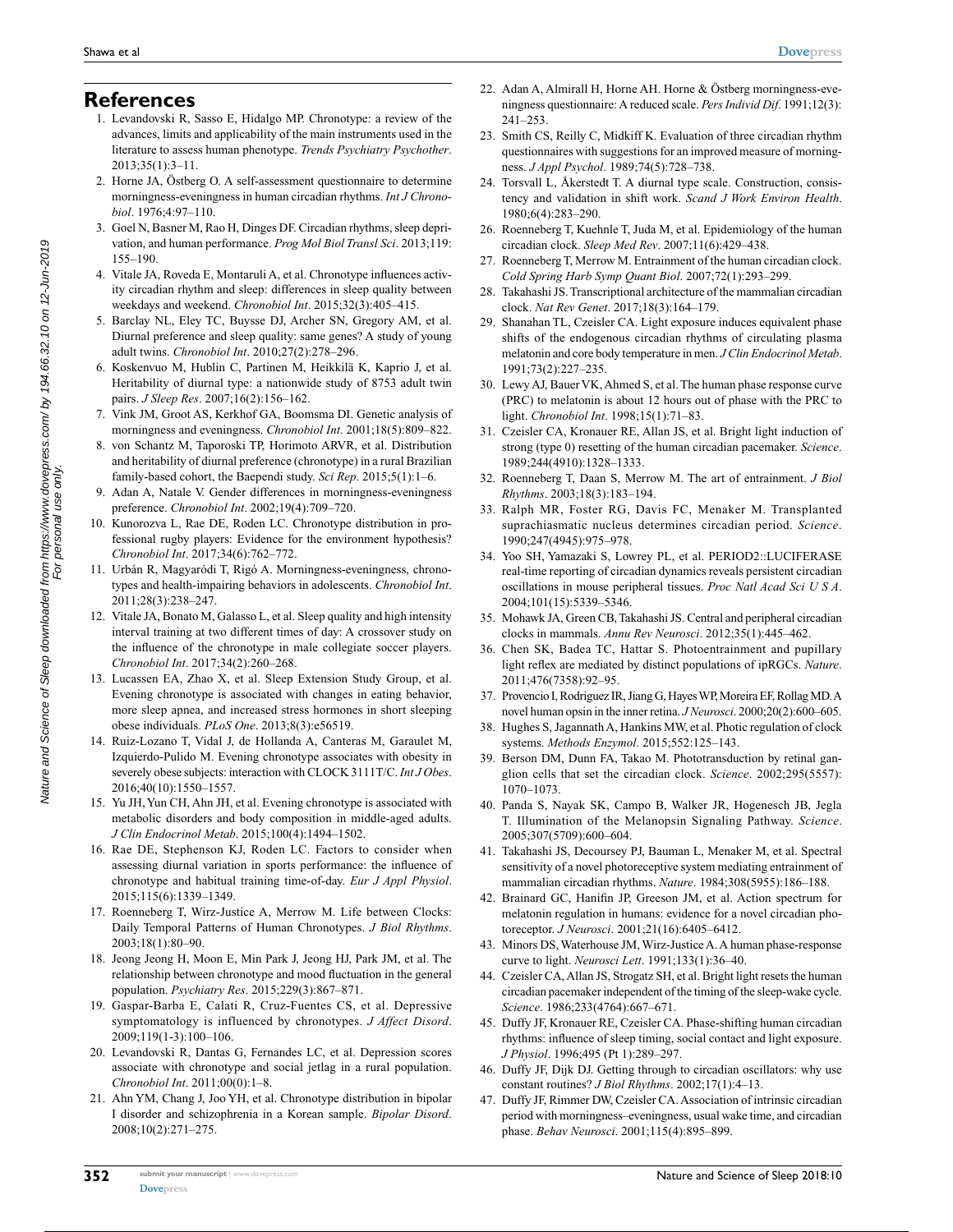- 48. Kerkhof GA, van Dongen HP. Morning-type and evening-type individuals differ in the phase position of their endogenous circadian oscillator. *Neurosci Lett*. 1996;218(3):153–156.
- 49. Duffy JK, Dijk DJ, Hall EF, et al. Relationship of Endogenous circadian melatonin and. temperature rhythms to self-reported preference for morning or evening activity in young and older people. *J Investig Med*. 1999;47(3):141–150.
- 50. Trenberth KE. What are the Seasons? *Bull Am Meteorol Soc*. 1983;64(11):1276–1282.
- 51. Hébert M, Dumont M, Paquet J. Seasonal and diurnal patterns of human illumination under natural conditions. *Chronobiol Int*. 1998;15(1):59–70.
- 52. Wehr TA. The durations of human melatonin secretion and sleep respond to changes in daylength (photoperiod. *J Clin Endocrinol Metab*. 1991;73(6):1276–1280.
- 53. Wehr TA, Moul DE, Barbato G, et al. Conservation of photoperiodresponsive mechanisms in humans. *Am J Physiol Regul Integr Comp Physiol*. 1993;265(4):R846–R857.
- 54. Illnerová H, Zvolsky P, Vanĕcek J. The circadian rhythm in plasma melatonin concentration of the urbanized man: the effect of summer and winter time. *Brain Res*. 1985;328(1):186–189.
- 55. Vondrašová D, Hájek I, Illnerová H. Exposure to long summer days affects the human melatonin and cortisol rhythms. *Brain Res*. 1997;759(1):166–170.
- 56. Vondrašová-Jelı́nková D, Hájek I, Illnerová H. Adjustment of the human melatonin and cortisol rhythms to shortening of the natural summer photoperiod. *Brain Res*. 1999;816(1):249–253&.
- 57. Adamsson M, Laike T, Morita T. Annual variation in daily light exposure and circadian change of melatonin and cortisol concentrations at a northern latitude with large seasonal differences in photoperiod length. *J Physiol Anthropol*. 2017;36(1):6.
- 58. Yoneyama S, Hashimoto S, Honma K. Seasonal changes of human circadian rhythms in Antarctica. *Am J Physiol*. 1999;277(4 Pt 2):R1091–R1097.
- 59. Thorne HC, Jones KH, Peters SP, Archer SN, Dijk D-J, et al. Daily and seasonal variation in the spectral composition of light exposure in humans. *Chronobiol Int*. 2009;26(5):854–866.
- 60. Higuchi S, Motohashi Y, Ishibashi K, Maeda T. Influence of eye colors of Caucasians and Asians on suppression of melatonin secretion by light. *Am J Physiol Regul Integr Comp Physiol*. 2007;292(6):R2352–R2356.
- 61. van der Meijden WP, van Someren JL, Te Lindert BH, et al. Individual differences in sleep timing relate to melanopsin-based phototransduction in healthy adolescents and young adults. *Sleep*. 2016;39(6):1305–1310.
- 62. Glickman G, Webb IC, Elliott JA, et al. Photic sensitivity for circadian response to light varies with photoperiod. *J Biol Rhythms*. 2012;27(4):308–318.
- 63. Thompson C, Stinson D, Smith A. Seasonal affective disorder and season-dependent abnormalities of melatonin suppression by light. *Lancet*. 1990;336(8717):703–706.
- 64. Vandewalle G, Hébert M, Beaulieu C, et al. Abnormal hypothalamic response to light in seasonal affective disorder. *Biol Psychiatry*. 2011;70(10):954–961.
- 65. Hébert M, Martin SK, Lee C, Eastman CI. The effects of prior light history on the suppression of melatonin by light in humans. *J Pineal Res*. 2002;33(4):198–203.
- 66. Smith KA, Schoen MW, Czeisler CA. Adaptation of human pineal melatonin suppression by recent photic history. *J Clin Endocrinol Metab*. 2004;89(7):3610–3614.
- 67. Higuchi S, Motohashi Y, Ishibashi K, Maeda T. Less exposure to daily ambient light in winter increases sensitivity of melatonin to light suppression. *Chronobiol Int*. 2007b;24(1):31–43.
- 68. Chang AM, Scheer FA, Czeisler CA. The human circadian system adapts to prior photic history. *J Physiol*. 2011;589(Pt 5):1095–1102.
- 69. Smith MR, Burgess HJ, Fogg LF, Eastman CI. Racial differences in the human endogenous circadian period. *PLoS One*. 2009;4(6):e6014.
- 70. Eastman CI, Suh C, Tomaka VA, Crowley SJ. Circadian rhythm phase shifts and endogenous free-running circadian period differ between African-Americans and European-Americans. *Sci Rep*. 2015;5(1):8381.
- 71. Archer SN, Robilliard DL, Skene DJ, et al. A length polymorphism in the circadian clock gene Per3 is linked to delayed sleep phase syndrome and extreme diurnal preference. *Sleep*. 2003;26(4):413–415.
- 72. Kunorozva L, Stephenson KJ, Rae DE, Roden LC. Chronotype and *PERIOD3* variable number tandem repeat polymorphism in individual sports athletes. *Chronobiol Int*. 2012;29(8):1004–1010.
- 73. Chellappa SL, Viola AU, Schmidt C, et al. Human melatonin and alerting response to blue-enriched light depend on a polymorphism in the clock gene *PER3*. *J Clin Endocrinol Metab*. 2012;97(3):E433–E437.
- 74. Barclay NL, Eley TC, Mill J, et al. Sleep quality and diurnal preference in a sample of young adults: Associations with *5HTTLPR*, *PER3*, and *CLOCK* 3111. *American Journal of Medical Genetics Prt B: Neuropsychiatric Genetics*. 2011;156(6):681–690.
- 75. Goel N, Banks S, Mignot E, Dinges DF. *PER3* polymorphism predicts cumulative sleep homeostatic but not neurobehavioral changes to chronic partial sleep deprivation. *PLoS One*. 2009;4(6):e5874.
- 76. Osland TM, Bjorvatn BR, Steen VM, Pallesen S. Association study of a variable-number tandem repeat polymorphism in the clock gene *PERIOD3* and chronotype in Norwegian university students. *Chronobiol Int*. 2011;28(9):764–770.
- 77. Akiyama T, Katsumura T, Nakagome S, et al. An ancestral haplotype of the human *PERIOD2* gene associates with reduced sensitivity to lightinduced melatonin suppression. *PLoS One*. 2017;12(6):e0178373.
- 78. Cruciani F, Trombetta B, Labuda D, et al. Genetic diversity patterns at the human clock gene period 2 are suggestive of population-specific positive selection. *Eur J Hum Genet*. 2008;16(12):1526–1534.
- 79. Roecklein KA, Rohan KJ, Duncan WC, et al. A missense variant (P10L) of the melanopsin (*OPN4*) gene in seasonal affective disorder. *J Affect Disord*. 2009;114(1-3):279–285.
- 80. Roecklein KA, Wong PM, Franzen PL, et al. Melanopsin gene variations interact with season to predict sleep onset and chronotype. *Chronobiol Int*. 2012;29(8):1036–1047.
- 81. Higuchi S, Hida A, Tsujimura SI, Mishima K, Yasukouchi A, Lee SI, et al. Melanopsin gene polymorphism I394T is associated with pupillary light responses in a dose-dependent manner. *PLoS One*. 2013;8(3):e60310.
- 82. Lee SI, Hida A, Kitamura S, Mishima K, Higuchi S. Association between the melanopsin gene polymorphism OPN4\*Ile394Thr and sleep/wake timing in Japanese university students. *J Physiol Anthropol*. 2014;33(1):9.
- 83. Bronson FH. Are humans seasonally photoperiodic? *J Biol Rhythms*. 2004;19(3):180–192.
- 84. Roenneberg T. The decline in human seasonality. *J Biol Rhythms*. 2004;19(3):193–195.
- 85. Roenneberg T, Aschoff J. Annual rhythm of human reproduction: II. Environmental correlations. *J Biol Rhythms*. 1990;5(3):217–239.
- 86. Yetish G, Kaplan H, Gurven M, et al. Natural sleep and its seasonal variations in three pre-industrial societies. *Curr Biol*. 2015;25(21):2862–2868.
- 87. Beale AD, Pedrazzoli M, Gonçalves BDSB, et al. Comparison between an African town and a neighbouring village shows delayed, but not decreased, sleep during the early stages of urbanisation. *Sci Rep*. 2017;7(1):5697.
- 88. Wright KP, McHill AW, Birks BR, Griffin BR, Rusterholz T, Chinoy ED. Entrainment of the human circadian clock to the natural light-dark cycle. *Curr Biol*. 2013;23(16):1554–1558.
- 89. Stothard ER, McHill AW, Depner CM, et al. Circadian entrainment to the natural light-dark cycle across seasons and the weekend. *Current Biology*. 2017;27(4):508–513.
- 90. Leocadio-Miguel MA, Louzada FM, Duarte LL, et al. Latitudinal cline of chronotype. *Sci Rep*. 2017;7(1):5437.
- 91. Borisenkov MF. Human chronotypes in the North. *Hum Physiol*. 2010;36(3):348–352.
- 92. Randler C. Morningness-eveningness comparison in adolescents from different countries around the world. *Chronobiol Int*. 2008;25(6):1017–1028.